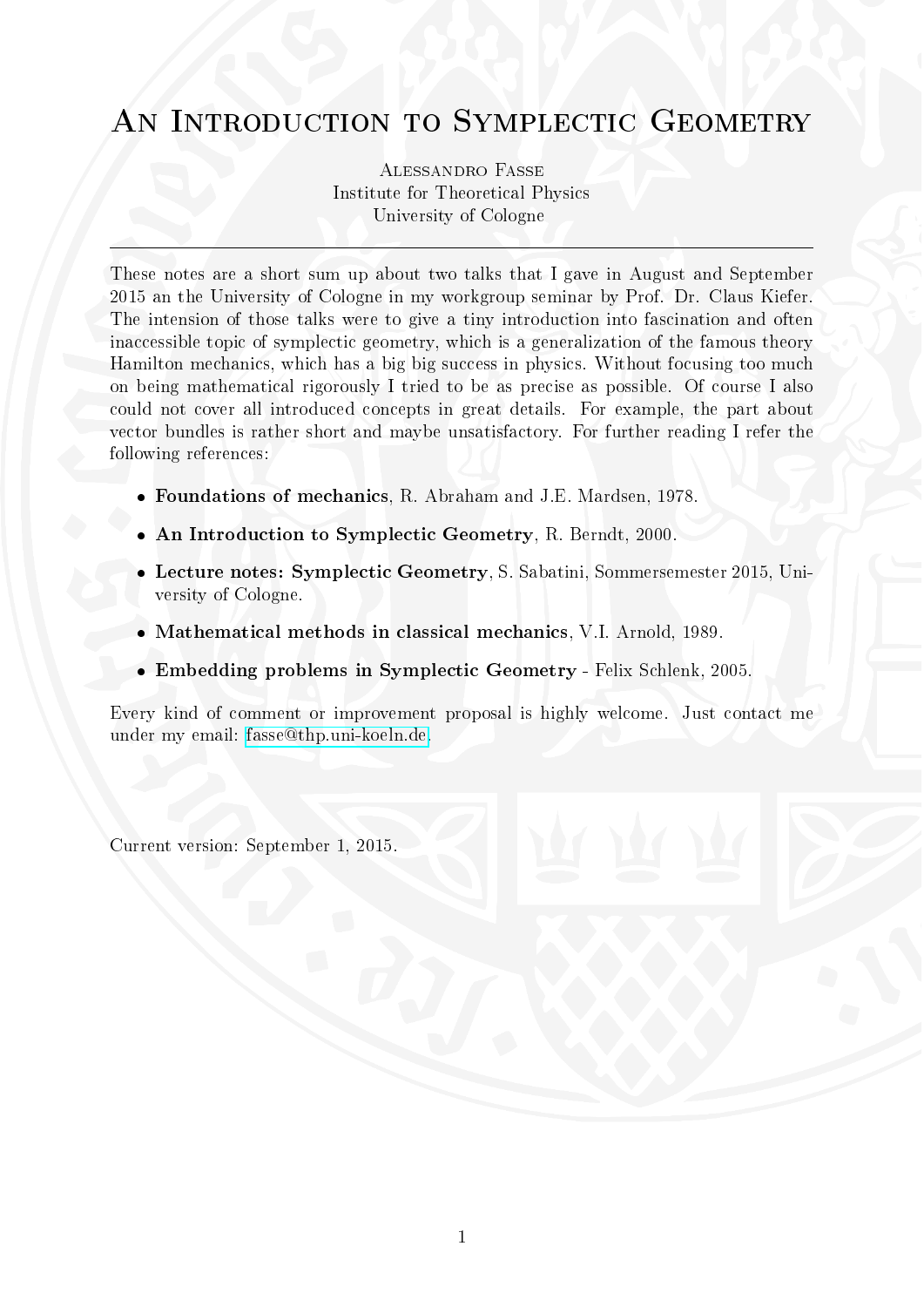## 1 Motivation

Consider a particle moving in  $\mathbb{R}^3$ . Then the phase space M consists of all positions  $\vec{q} \in \mathbb{R}^3$ and all momenta  $\vec{p} = m\dot{\vec{q}} \in \mathbb{R}^3$ .

**Exemplum 1.1**(a) For a free particle:  $M \simeq \mathbb{R}^6$ .

- (b) For *n* free particles:  $M \simeq \mathbb{R}^{6n}$ .
- (c) If the particle is forced to move on a surface  $S \subset \mathbb{R}^3$  with projection  $\pi : M \to S$ , then  $\pi^{-1}(q) \subset \mathbb{R}^2$  with  $q \in S$ . But  $M \not\cong S \otimes \mathbb{R}^2$ , e.g. let S be the MÖBIUS strip embedded in  $\mathbb{R}^3$ .

Consider a non-free particle in  $\mathbb{R}^3$  with  $M = \mathbb{R}^6$  with conservative force field  $\vec{F}$  and corresponding potential  $V$ . Then

$$
H(\vec{q}, \vec{p}) = E + V \tag{1}
$$

is the **Hamiltonian** of the system, where  $E$  denotes the Kinetic energy.  $H$  gives the total energy of the system and should therefore be conserved along the motion of the particle, i.e. let  $\gamma(t) = (\vec{q}(t), \vec{p}(t))$  be the trajectory of a. Then  $H(\gamma(t)) = \text{const}$  for all t. The equations of motion are

$$
\frac{\partial H}{\partial p_i} = \dot{q}_i \quad \text{and} \quad \frac{\partial H}{\partial q_i} = -\dot{p}_i. \tag{2}
$$

How can we generalize this concept and understand more about the geometry of phase space M?

## 2 Mathematical preliminaries

Before we can start with symplectic geometry we have to set up some definitions and have to fix notation.

## 2.1 Tensor algebra

## Definitio 2.1

Let V be a vector space. A (covariant) **k-tensor**  $A: V^k \to \mathbb{R}$  is a function that is linear in every argument. The space of k-tensors over V is a vector space denoted by  $T_k^0(V)$ .

### Definitio 2.2

A k-form  $\mu \in T_k^0(V)$  is called **alternating** if for every  $s \in S_k$ , where  $S_k$  denotes the permutation group of  $k$  elements, we have

$$
\mu(v_1, \dots, v_k) = \text{sgn}(s)\mu(v_{s(1)}, \dots, v_{s(k)}).
$$
\n(3)

The set of all alternating k-forms over V will be denoted by  $\Lambda^k(V)$ .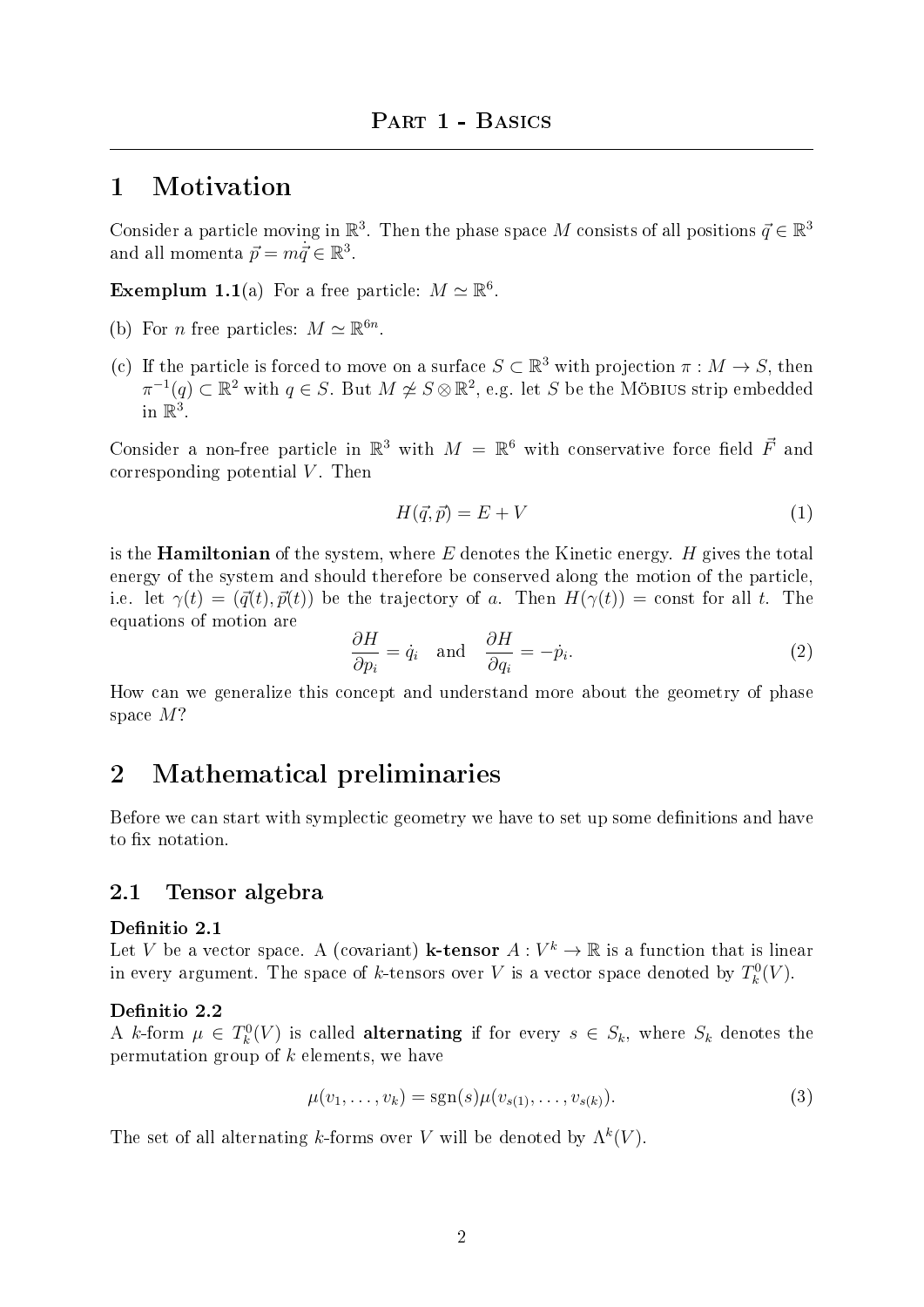#### Definitio 2.3

The direct sum  $\bigoplus_{i=1}^{\infty} \Lambda^k(V)$  together with its structure as a R-vector space and the multiplication by the wedge product  $\wedge : \Lambda^k(V) \times \Lambda^l(V) \to \Lambda^{k+l}(V)$  is called the **Grassmann** algebra of  $V$ .

#### Notatio 2.1

Let V be a *n*-dimensional vector space. Then dim  $\Lambda^k = \binom{n}{k}$  $\binom{n}{k}$ .

## Definitio 2.4

The non-zero elements of  $\Lambda^n(V)$  are called **volume elements**. If  $\omega_1, \omega_2 \in \Lambda^n(V)$  we say that  $\omega_1 \sim \omega_2$  if there exists a  $c \in \mathbb{R}^+$  such that  $\omega_1 = c \omega_2$ . An element of  $V/{\sim}$  is called an orientation on  $V$ .

#### Definitio 2.5

A 2-form  $\mu \in \Lambda^2(V)$  is called **non-degenerate** if

$$
\mu(v, w) = 0 \quad \forall v \in V \quad \Rightarrow w = 0 \tag{4}
$$

and

$$
\mu(v, w) = 0 \quad \forall w \in V \quad \Rightarrow v = 0. \tag{5}
$$

## 2.2 Vector bundles

#### Definitio 2.6

A (real) vector bundle over R of rank k is a triple  $\pi : E \to M$  with

- (a) E and M are  $C^{\infty}$ -manifolds.
- (b) The map  $\pi : E \to M$  is a surjection.
- (c) For every  $p \in M$  the preimage  $\pi^{-1}(p)$  is a R-vector space of dimension k.
- (d) For every points  $p \in M$  theres exists a neighborhood  $U \subset M$  of p and a diffeomorphism  $\psi : \pi^{-1}(U) \to U \times \mathbb{R}^K$  such that



(A diagram with a square  $\Box$  in the center of a closed path means that it commutes, i.e. is does not matter which path I chose I will always get the same element, e.g.  $\psi = \pi \circ \pi_1^{-1}$  and so forth).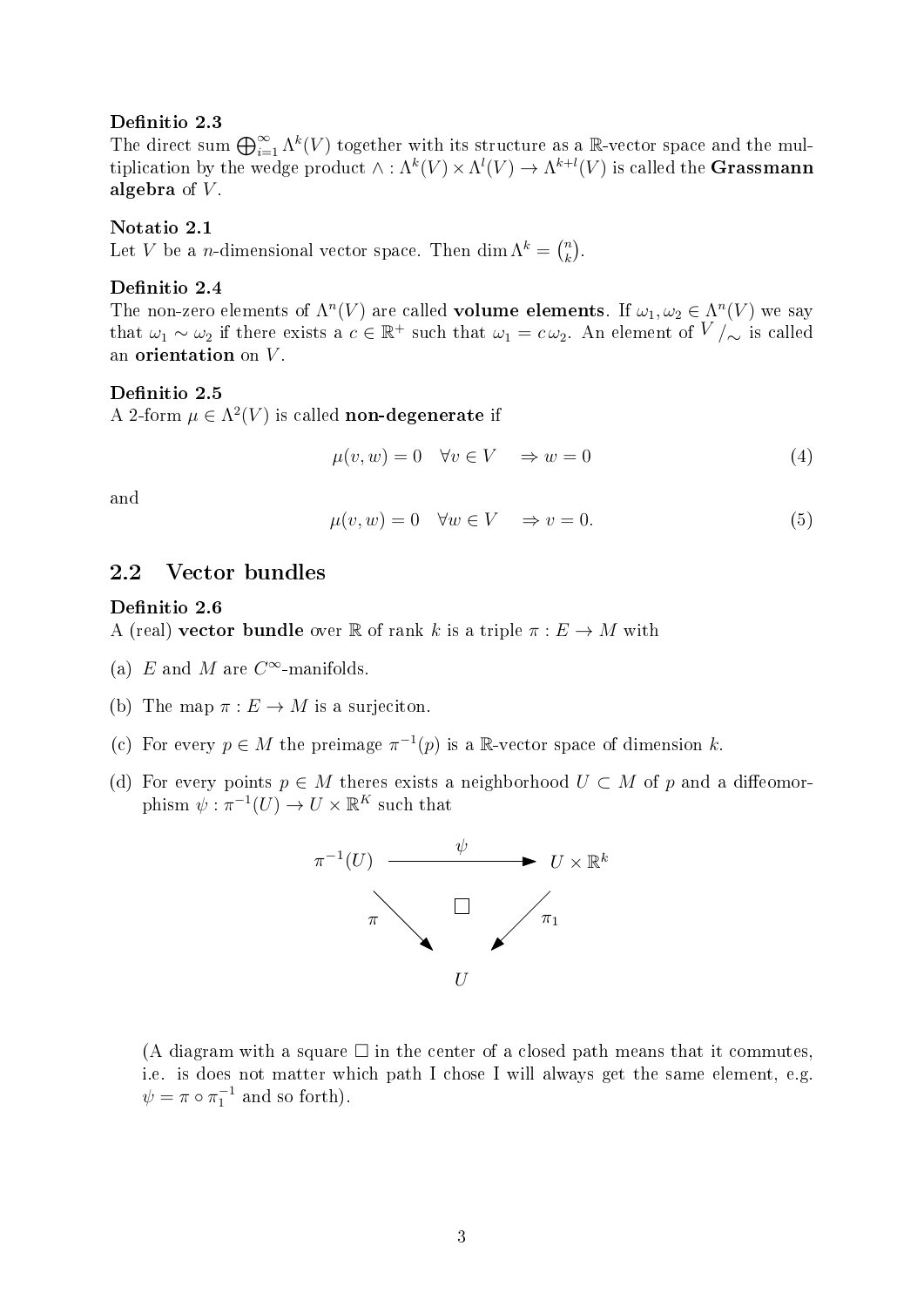## Exemplum 2.1

Consider  $M = S^2$  and  $TS^2 = \bigsqcup_{p \in S^2} T_p S^2$ , where  $T_p S^2$  is the tangent space at  $p \in S^2$ . Then  $\pi: TS^2 \to S^2$  is a vector bundle over  $\mathbb R$  of rank 2.



## Definitio 2.7

Two vector bundles  $\pi_1 : E_1 \to M$  and  $\pi_2 : E_2 \to M$  are called **isomorphic** to each other if there exists a diffeomorphism  $\varphi : E_1 \to E_2$  such that



## Definitio 2.8

A vector bundle  $\pi : E \to M$  of rank k is called **trivial** if it is isomorphic to the trivial bundle  $M \times \mathbb{R}^k$ .

#### Definitio 2.9

Given a vector bundle  $\pi : E \to M$ , a **section**  $s : M \to E$  is a smooth map such that  $\pi \circ s = \mathrm{Id}_M.$ 

## Notatio 2.2

This definition reflects our intuition that a tangent vector at  $p$  should be an element of  $T_pM$ . So the condition of  $\pi \circ s = \text{Id}_M$  says that what every I associated to  $p \in M$  should be an element of the fiber  $\pi^{-1}(p)$  of p.

## Exemplum 2.2

Let M be a manifold and consider the vector bundle  $\pi: TM \to M$ . The sections of this vector bundle are the ordinary vector fields  $\Gamma(M)$  of M.

## Exemplum 2.3

Let M be a manifold. Define the cotangent bundle  $T^*M$  as

$$
T^*M = \bigsqcup_{p \in M} T_p^*M = \bigsqcup_{p \in M} (T_pM)^*.
$$
 (6)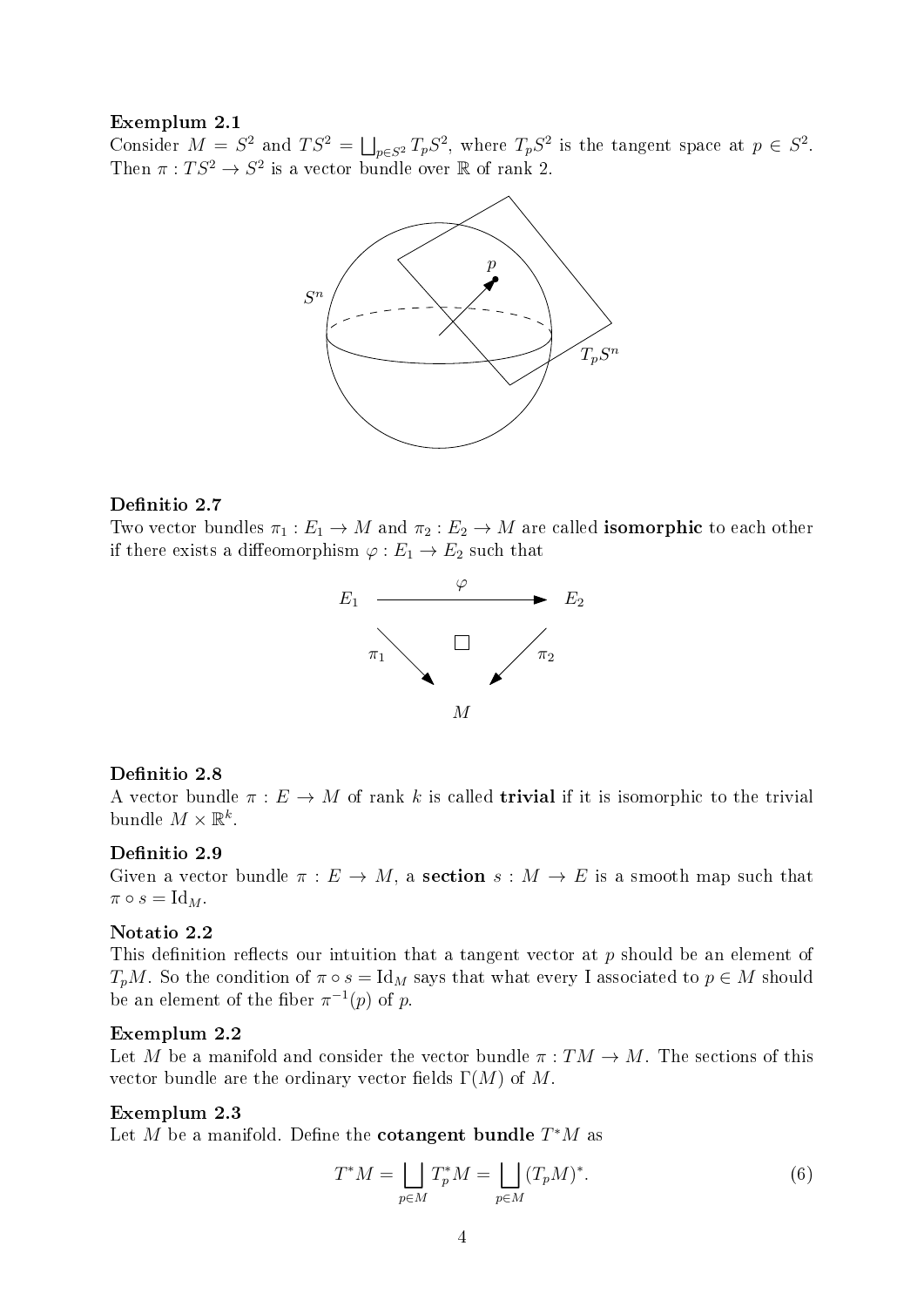Given a function  $f \in C^{\infty}(M)$ . Then df is a section of  $T^{*}M$  for all  $p \in M$ , i.e.

$$
\mathrm{d}f\big|_{p}:T_{p}M\longrightarrow\mathbb{R}.\tag{7}
$$

Notatio 2.3

In Hamiltonian mechanics a manifold  $M \subset \mathbb{R}^n$  for some n will be the **configuration** space and  $T^*M$  will be the corresponding phase space.

## 3 Symplectic manifolds

## 3.1 Symplectic vector spaces

Before we can go to symplectic manifolds we will consider the case of a symplectic vector space. After this is done we can raise our considerations fo the case of a manifold  $M$  since  $T_nM$  has the structure of an R-vector space for every  $p \in M$ .

## Definitio 3.1

Let V be a R-vector space. A non-degenrate and alternating two-form  $\omega \in \Lambda^2(V)$  is called a symplectic structure on V and the pair  $(V, \omega)$  is called a symplectic vector space.

## Exemplum 3.1

Consider  $\mathbb{R}^{2n}$  with coordinates  $(x_1, \ldots, x_n, y_1, \ldots, y_n)$  and  $\omega_0 := \sum_{i=1}^n dx_i \wedge dy_i$ . Then  $\omega_0$ is due to the properties of  $\wedge$  alternating and linear since every  $dx_i$  and  $dy_i$  are linear.

#### <span id="page-4-1"></span>Propositio 3.1

Every symplectic vector space is even dimensional.

#### Propositio 3.2

For every symplectic vector space  $(V, \omega)$  of dimension  $2n$  there exists a basis  $\{e_i, f_i\}$  with  $i \in \{1, \ldots, n\}$  such that

$$
\omega_0 = \sum_{i=1}^n f_i^* \wedge e_i^*.
$$
\n
$$
(8)
$$

This form  $\omega_0$  is called the **canonical form** or **standard form** on V.

#### Definitio 3.2

Let  $(V, \omega)$  and  $(V', \omega')$  be two symplectic vector spaces. Then  $(V, \omega)$  and  $(V', \omega')$  are called symplectomorphic to each other if there exists a linear isomorphism  $\varphi: V \to V'$  such that  $\varphi^* \omega' = \omega$ . Then  $\varphi$  is called a **symplectic map**.

## Exemplum 3.2

Consider  $(\mathbb{R}^{2n}, \omega_0)$  and write  $v, w \in V$  with respect to the standard basis as  $v = (v_1, \ldots, v_{2n})$ and  $w = (w_1, \ldots, w_{2n})$ . Then

<span id="page-4-0"></span>
$$
\omega_0(v, w) = v^T J_0 w,\tag{9}
$$

where

$$
J_0 = \begin{pmatrix} 0 & -\mathbb{1}_n \\ \mathbb{1}_n & 0 \end{pmatrix} \in SL(2n, \mathbb{R}).
$$
 (10)

Let  $A: \mathbb{R}^{2n} \to \mathbb{R}^{2n}$  be a linear isomorphism, written as a matrix  $A \in GL(2n, \mathbb{R})$ . We want to know which A maps  $\omega_0$  to  $\omega_0$ . Then we can insert:

$$
A^*\omega_0(v, w) = \omega_0(Av, Aw) \stackrel{!}{=} \omega_0(v, w) \quad \forall v, w \in \mathbb{R}^{2n}.
$$
\n(11)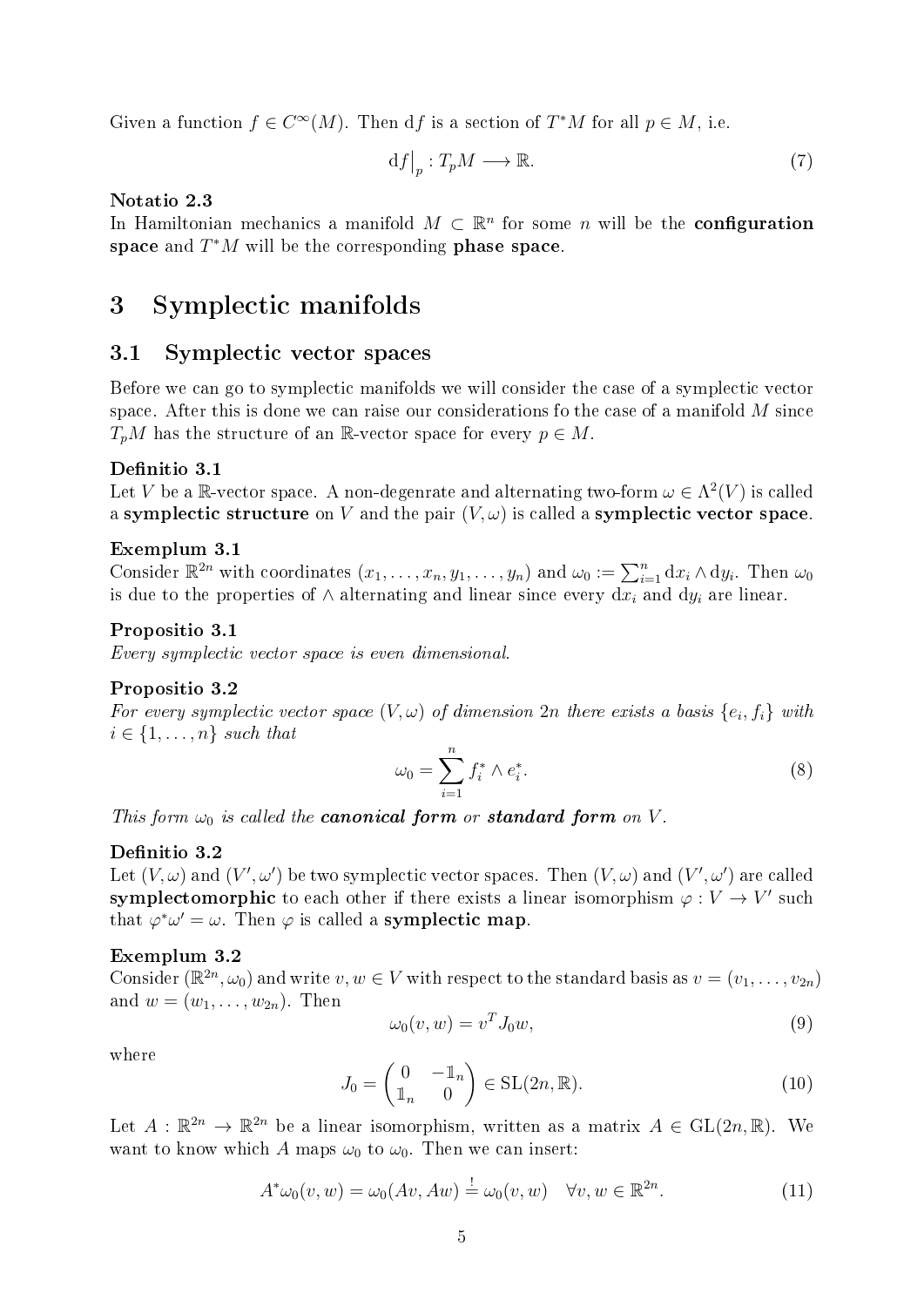Writing this as in [\(9\)](#page-4-0) we get

$$
v^T A^T J_0 A w \stackrel{!}{=} v^T J_0 w \quad \forall v, w \in \mathbb{R}^{2n}.
$$
\n
$$
(12)
$$

Therefore the following definition makes sense:

## Definitio 3.3

A matrix  $A \in \text{Mat}(\mathbb{R}, 2n \times 2n)$  is called **symplectic** if

<span id="page-5-0"></span>
$$
A^T J_0 A = J_0. \tag{13}
$$

## Lemma 3.3

The set of matrices  $A \in M(\mathbb{R}, 2n \times 2n)$  satisfying [\(13\)](#page-5-0) forms with respect to ordinary matrix multiplication a group, called the **symplectic group** and is denoted by  $Sp(2n)$ . Moreover  $A \in \text{Sp}(2n)$  implies that  $A^T \in \text{Sp}(2n)$ .

## Propositio 3.4

For  $A \in \text{Sp}(2n)$  we have  $\det A = 1$  for all  $n \in \mathbb{N}$ .

## 3.2 Symplectic manifolds

## Definitio 3.4

Let  $\Omega^k(M)$  denote the space of k-forms over a manifold M, i.e.  $\omega \in \Omega^k(M)$  means that  $\omega\big|_p =: \omega_p \in \Lambda^2(T_pM)$  varies smoothly with  $p \in M$ .

## Definitio 3.5

Let M be a manifold. Then  $\omega \in \Omega^2(M)$  is called **non-degenerate** if  $\omega_p$  is non-degenerate for all  $p \in M$ . In other words:  $(T_pM, \omega_p)$  is a symplectic vector space for all  $p \in M$ .

## Definitio 3.6

Let M be a manifold and  $\omega \in \Omega^2(M)$  be a non-degenerate and closed, i.e.  $d\omega = 0$ , 2-form on M. Then  $\omega$  is called a **symplectic form** on M and the pair  $(M, \omega)$  is called a symplectic manifold.

- **Notatio 3.1** (i) M has to be even dimensional since dim  $T_pM = \dim M$  and  $T_pM$  is by Propositio [3.1](#page-4-1) even dimensional. Physically one could translate this to the property that to every coordinate q there has to exists an associated momenta  $p$ .
	- (ii) M has to be orientable since  $\omega^n \neq 0$  defines a volume form on M.

#### Theorema 3.5

(Darboux). Let  $(M, \omega)$  be a symplectic manifold of dimension 2n. Then for every  $p \in M$ there exists a neighborhood  $U \subset M$  of p and a symplectomorphism  $\varphi : U \to V$ , where  $V \subset \mathbb{R}^{2n}$  is a neighborhood of  $\varphi(p)$ , such that  $\varphi^* \omega = \omega_0$ .

## 3.3 Back to classical mechanics

In classical mechanics we normally consider the positions of a particle  $(q_1, \ldots, q_n)$  to together with their momenta  $(p^1, \ldots, p_n)$ . This done by letting  $q \in M$ , where M is a manifold and denotes the configuration space and  $p \in T^*M$  since p depends in general on q and computes n different real numbers. Therefore  $T^*M$  is our phase space of the system.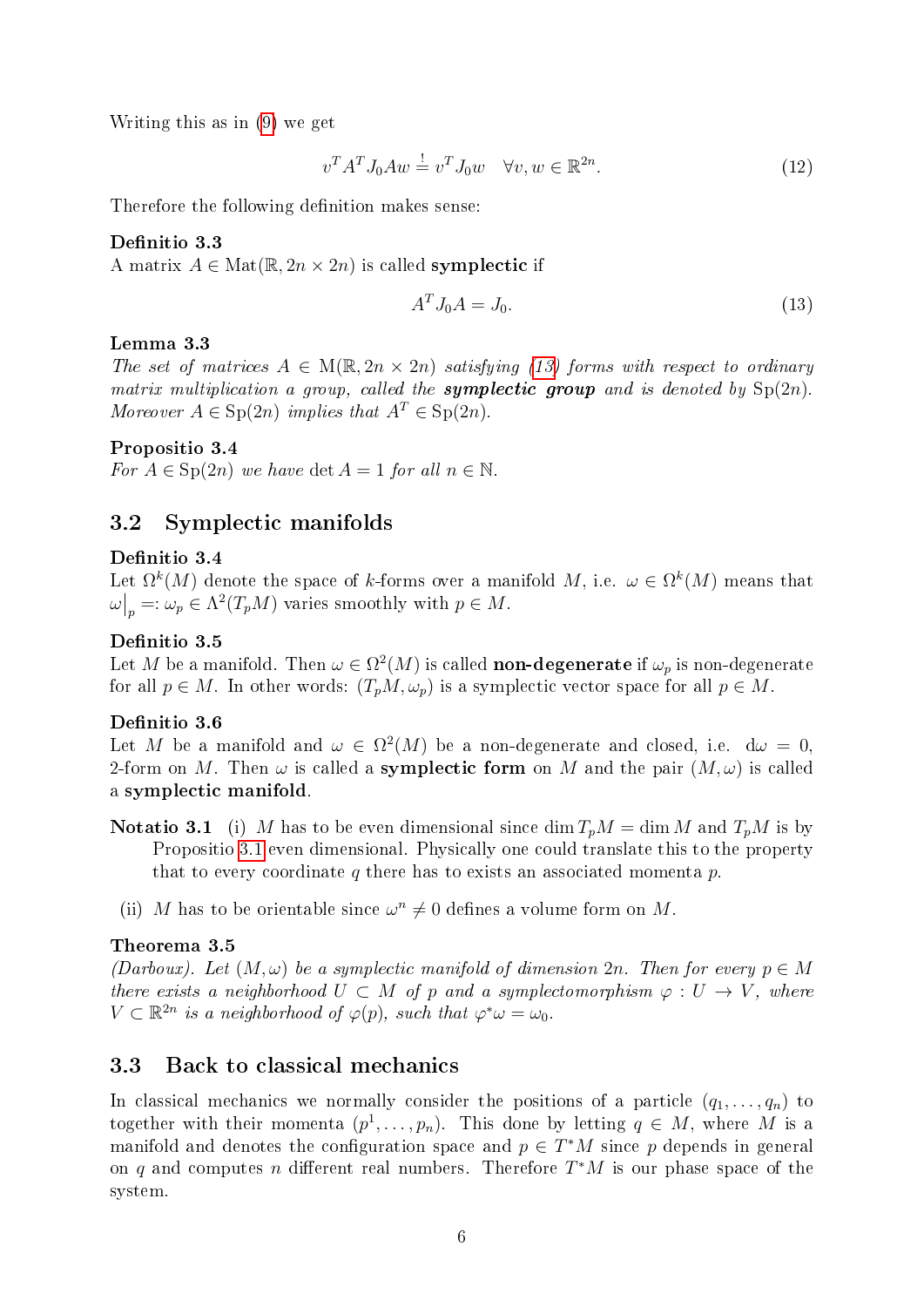Of central importance in physics is the law of conservation of energy, i.e. there exists a function  $H \in C^{\infty}(T^*M)$  such that H is conserved along the motion of a particle in phase space. Let  $\gamma : \mathbb{R} \in T^*M$  with  $\gamma(t) = (q(t), p(t))$  be such a solution, then  $H(\gamma(t)) = \text{const}$ for all  $t \in \mathbb{R}$ . Let us generalize this concept to symplectic manifolds:

## Definitio 3.7

Let  $(M, \omega)$  be a symplectic manifold and  $\iota_X : \Gamma(TM) \times \Omega^k(M) \to \Omega^{k-1}(M$  be the insertion map that plugs in a vector field  $X$  into the first component of a  $k$ -form. A vector field  $X \in \Gamma(M)$  is called

- (a) symplectic if  $\iota_X\omega$  is closed. The set  $(M, \omega, X_H)$  is called a symplectic system.
- (b) **Hamiltonian** if  $\iota_X \omega$  is exact, i.e. there exists a function  $H \in C^{\infty}(M)$  such that

<span id="page-6-1"></span>
$$
dH = \iota_{X_H}\omega. \tag{14}
$$

Then H is called the **energy function** of X. The set  $(M, \omega, X_H)$  is called a **Hamil**tonian system.

#### Propositio 3.6

Let  $(q^1, \ldots, q^n, p_1, \ldots, p_n)$  be canonical coordinates for  $\omega$ , i.e.  $\omega = \omega_0 = \sum_i dq^i \wedge dp_i$ . Let  $X_H$  be a Hamiltonian vector field with energy function H. Then in these coordinates

<span id="page-6-0"></span>
$$
X_H = \frac{\partial H}{\partial p_i} \frac{\partial}{\partial q^i} - \frac{\partial H}{\partial q_i} \frac{\partial}{\partial p_i}.
$$
\n(15)

Thus  $(q(t), p(t))$  is an integral curve of  $X_H$  if and only if Hamilton's equations of motion hold:

$$
\dot{q}^i = \frac{\partial H}{\partial p_i} \quad \text{and} \quad \dot{p}_i = -\frac{\partial H}{\partial q^i} \quad \forall i \in \{1, \dots, n\} \,.
$$
 (16)

*Proof.* Let  $X_H$  be defined by the formula [\(15\)](#page-6-0). We then have to verify [\(14\)](#page-6-1). By construction we have

$$
\iota_{X_H} dq^i = \frac{\partial H}{\partial p_i} \quad \text{and} \quad \iota_{X_H} dp_i = -\frac{\partial H}{\partial q^i} \tag{17}
$$

and therefore

$$
\iota_{X_H}\omega = \sum_i \left(\iota_{X_H} dq^i\right) \wedge dp_i - dq^i \wedge \iota_{X_H} dp_i = \sum_i \frac{\partial H}{\partial p_i} dp_i + \frac{\partial H}{\partial q^i} dq^i = dH. \tag{18}
$$

#### Propositio 3.7

Let  $(M, \omega, X_H)$  be a Hamiltonian system and let  $\gamma(t)$  be an integral curve for  $X_H$ . Then  $H(\gamma(t)) = \text{const}$  for all  $t \in \mathbb{R}$ .

Proof. By the chain rule and [\(14\)](#page-6-1) we get

$$
\frac{\mathrm{d}}{\mathrm{d}t}H(\gamma(t)) = \mathrm{d}H(\gamma(t)) \cdot \gamma'(t) = \mathrm{d}H(\gamma(t)) \cdot X_H(\gamma(t)) \tag{19}
$$

$$
=\omega\left(X_H(\gamma(t)), X_H(\gamma(t))\right) = 0\tag{20}
$$

since  $\omega$  is alternating.

 $\Box$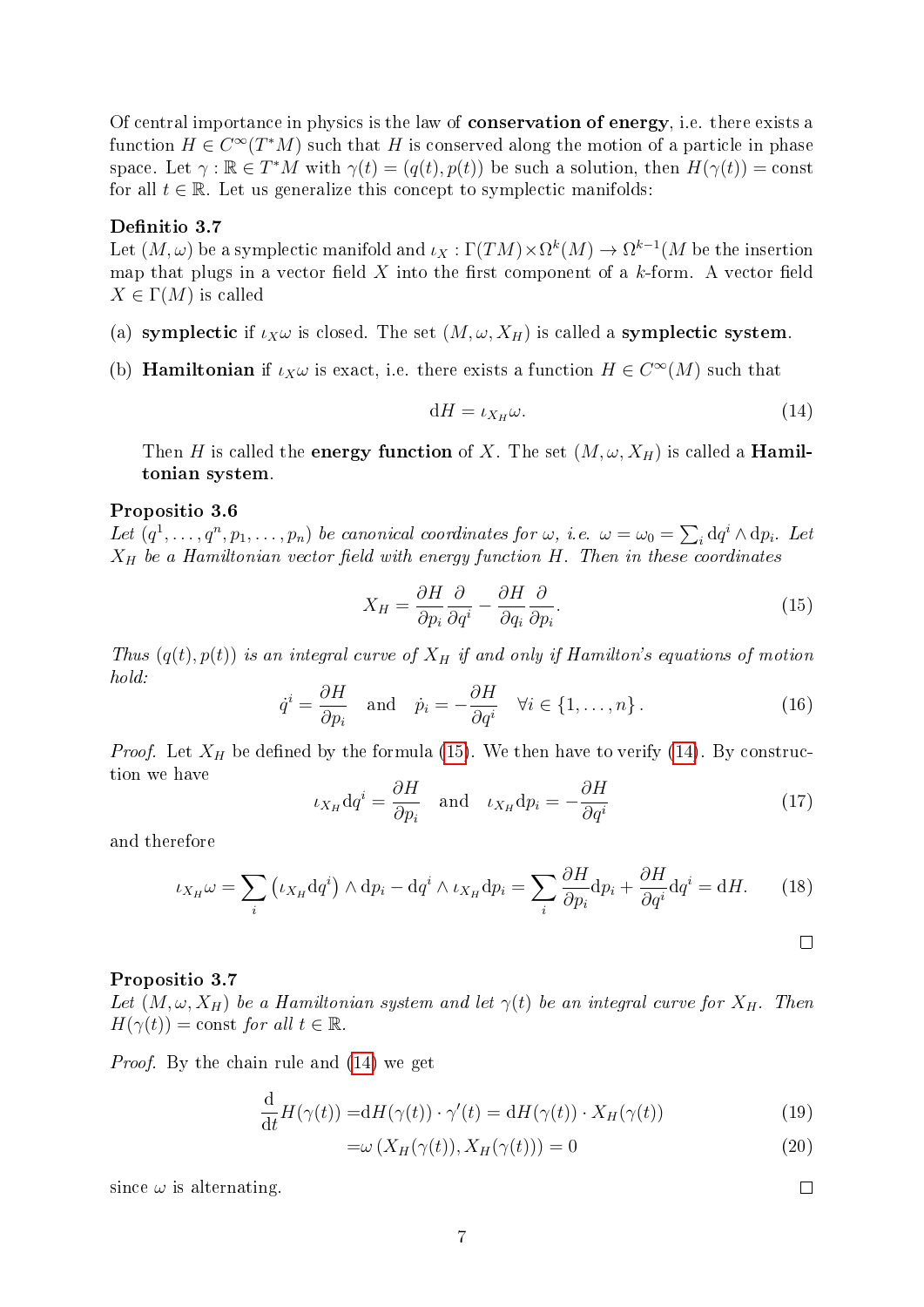### Notatio 3.2

Not every symplectic system is globally Hamiltonian. Think for example of a particle with friction. But every symplectic system is locally Hamiltonian by the Poincaré lemma.

Since  $\omega$  is non-degenerate we can use to map vector fields to forms and vice versa. Let  $f \in C^{\infty}$ . Then  $X_f$  is defined via the equation

$$
df(Y) = \iota_{X_f} \omega(Y) = \omega(X_f, Y) \quad \forall Y \in \Gamma(M). \tag{21}
$$

## Definitio 3.8

Let  $(M, \omega)$  be a symplectic manifold and  $f, g \in C^{\infty}(M)$ . The **Poisson bracket** of f and g is the function

$$
\{f,g\} := -\iota_{X_f}\iota_{X_g}\omega = \omega(X_f, X_g). \tag{22}
$$

#### Propositio 3.8

In canonical coordinates  $(q^1, \ldots, q^n, p_1, \ldots, p_n)$  we have

$$
\{f,g\} = \sum_{i=1}^{n} \left( \frac{\partial f}{\partial q^i} \frac{\partial g}{\partial p_i} - \frac{\partial f}{\partial p_i} \frac{\partial g}{\partial q^i} \right).
$$
 (23)

Proof. We can compute

$$
\{f,g\} = df(X_g) = \left(\sum_{i=1}^n \frac{\partial f}{\partial q^i} dq^i + \frac{\partial f}{\partial p_i} dp_i\right) \left(\sum_{j=1}^n \frac{\partial g}{\partial p_j} \frac{\partial}{\partial q^j} - \frac{\partial g}{\partial q^j} \frac{\partial}{\partial p_j}\right) \tag{24}
$$

$$
= \sum_{i=1}^{n} \left( \frac{\partial f}{\partial q^i} \frac{\partial g}{\partial p_i} - \frac{\partial f}{\partial p_i} \frac{\partial g}{\partial q^i} \right).
$$
 (25)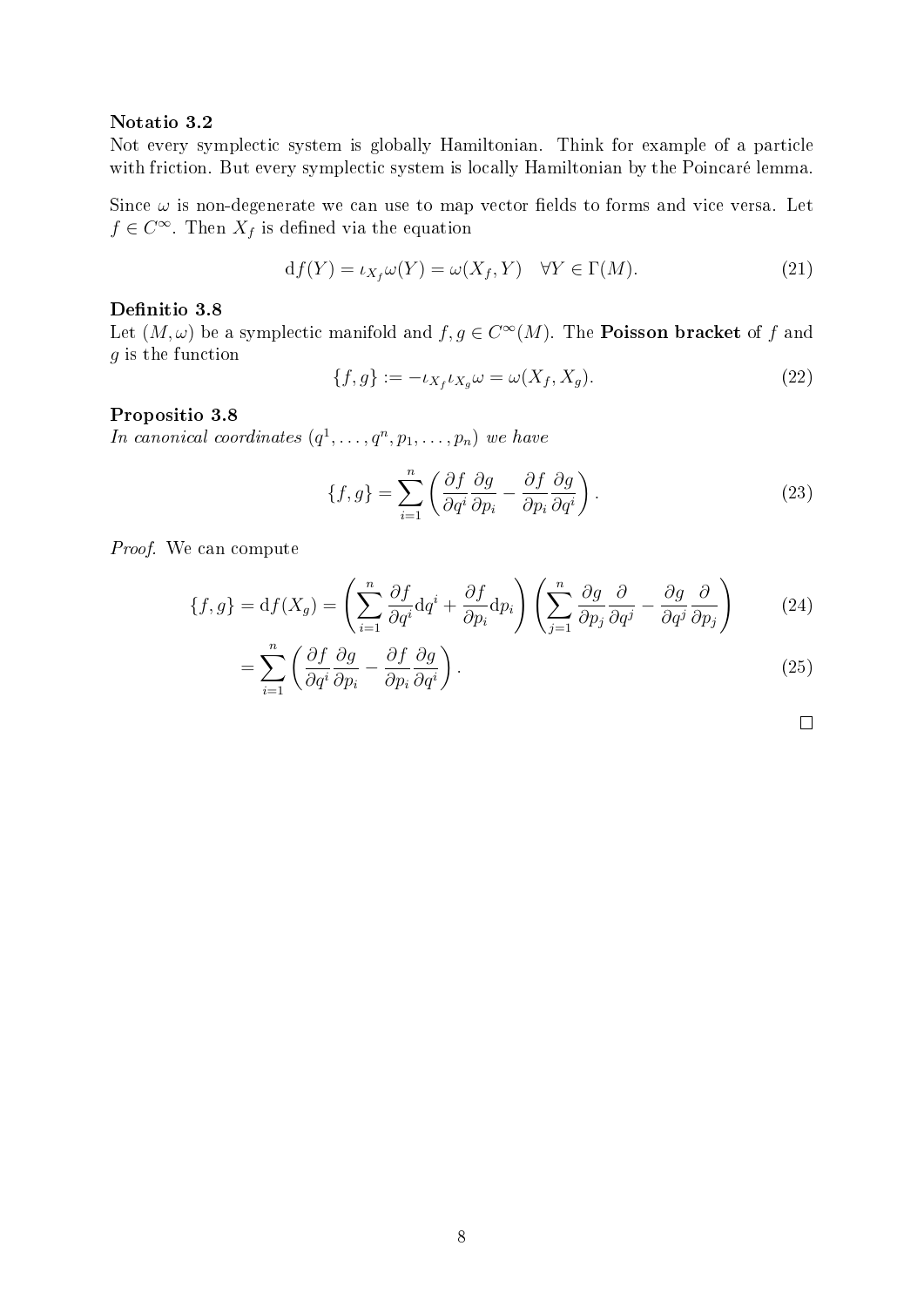## 4 Gromov's theorem

In this part we want to explore to so-called Gromov's theorem from 1985 and its connections to the uncertainty principle. To do so we need some definitions:

## Definitio 4.1

Let  $(U, \omega)$  and  $(\mathbb{R}^{2n}, \omega')$  be two symplectic manifolds. A symplectic map  $\varphi : U \to \mathbb{R}^{2n}$  is called a symplectic embedding if it is injective.

## Definitio 4.2

Let  $(\mathbb{R}^{2n}, \omega)$  be a symplectic manifold. Then  $B^{2n}(r) \subset \mathbb{R}^{2n}$  defined as

$$
B^{2n}(r) = \left\{ (x, y) \in \mathbb{R}^{2n} \mid \sum_{i=1}^{n} x_i^2 + y_i^2 < r^2 \right\} \tag{26}
$$

is called a **symplectic ball** of dimension  $2n$  with radius  $r \in \mathbb{R}^+$  and

$$
Z^{2n}(r) = B^2(r) \times \mathbb{R}^{2n-2} \subset \mathbb{R}^{2n}
$$
\n
$$
(27)
$$

is called **sympletic cylinder** of dimension  $2n$  with radius  $r \in \mathbb{R}^+$ .

#### <span id="page-8-0"></span>Theorema 4.1

(GROMOV's non-sequeezing theorem). If there exists a symplectic embedding

$$
B^{2n}(r) \hookrightarrow Z^{2n}(R),\tag{28}
$$

then

$$
r \le R.\tag{29}
$$

#### Notatio 4.1

LALOND and MCDUFF improved this theorem to arbitrary sympletic manifolds  $(M, \omega)$ of dimension  $2n$ . If there exists a symplectic embedding

$$
B^{2n+2}(r) \hookrightarrow B^2(R) \times M \tag{30}
$$

then  $r \leq R$ .

*Proof.* Even if the statements sound rather simple the proof of this is quite complicated and uses the techniques of so-called J-holomorphic curves.  $\Box$ 

## Notatio 4.2

This is an analog of the uncertainty principle. Let  $a = (q^1, \ldots, q^n, p_1, \ldots, p_n) \in M$  be a point in phase space with radial uncertainty  $\varepsilon \in \mathbb{R}^+$ , denoted by U, i.e. U is a symplectic ball around a with radius  $\varepsilon$ . Then there is no dynamical evolution or choice of coordinates, i.e. a symplectomorphism, such that the uncertainty of two conjugate variables  $(q^i, p_i)$ can be reduced lower then  $\varepsilon$ . Note that this is so far only a classical statement.

GROMOV's theorem gave rise to the following definition: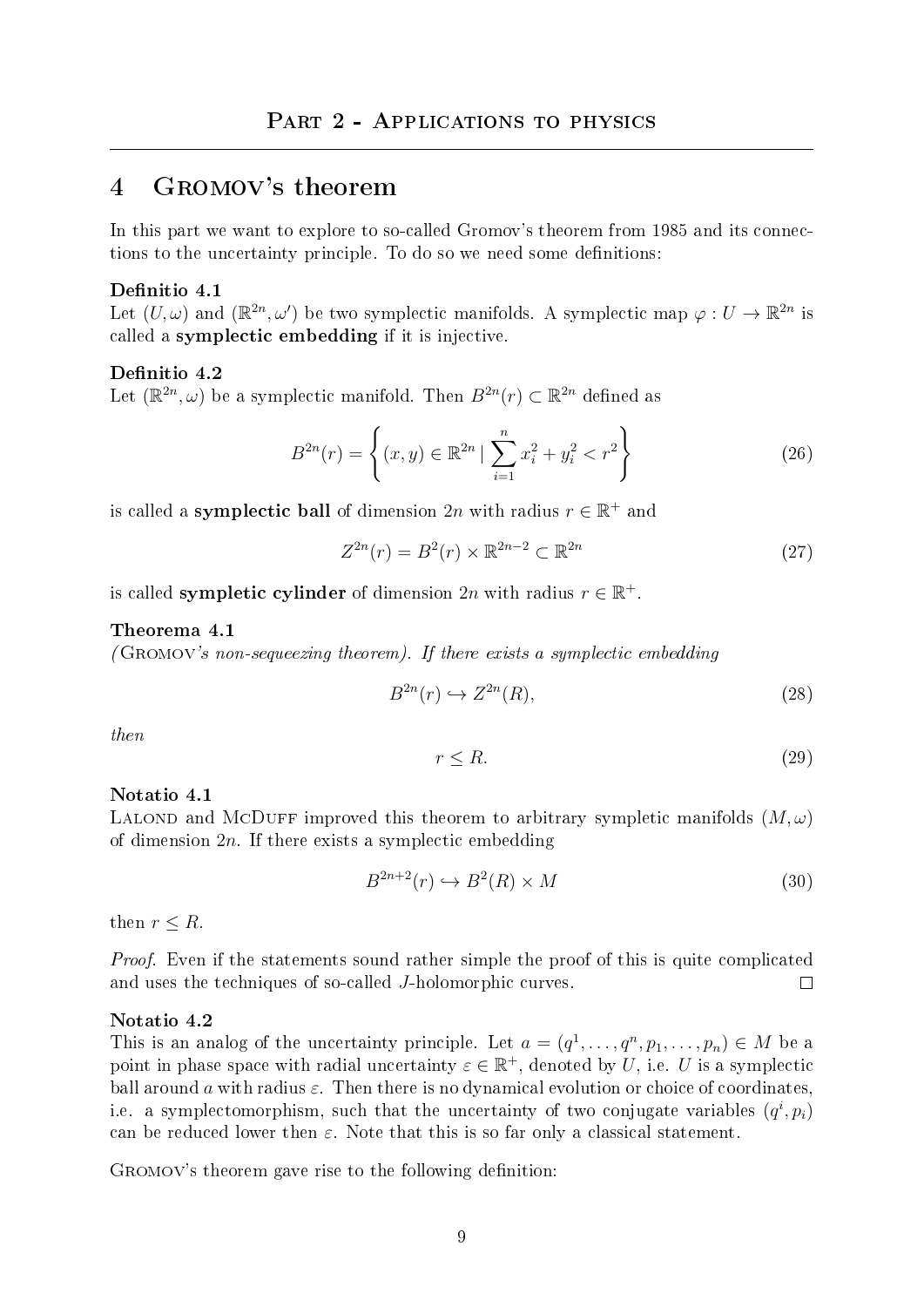#### Definitio 4.3

A symplectic capacity is a map that assigns to every symplectic manifold  $(M, \omega)$  a non-negative but possibly infinite number  $c(M, \omega)$  such that

- (a) If there exists a symplectic embedding  $(M_1, \omega_1) \hookrightarrow (M_2, \omega_2)$  and dim  $M_1 = \dim M_2$ then  $c(M_1, \omega_1) \leq c(M_2, \omega_2)$ .
- (b) For every  $\lambda \in \mathbb{R}$  one has  $c(M, \lambda \omega) = |\lambda| c(M, \omega)$ .
- (c)  $c(B^{2n}(1), \omega_0) > 0$  and  $c(Z^{2n}(1), \omega_0) < \infty$ .

## Notatio 4.3

Condition  $(c)$  of the definition excludes volume to be a capacity. Moreover the requirement that  $c(Z^{2n}(1), \omega_0)$  to be finite means that capacities are 2-dimensional invariants.

## Notatio 4.4

The existence of a capacity c with

$$
c(B^{2n}, \omega_0) = c(Z^{2n}(1), \omega_0) = \pi \tag{31}
$$

is equivalent to Gromov's theorem [\(4.1\)](#page-8-0).

## 5 Quantization

Roughly speaking quantization is a map that takes classical observables to symmetric operators over a certain HILBERT space. Of course this has to be made more precise. The notion of the corresponding Hilbert space can be obtained by equivalence classes over square integrable functions of a configuration space manifold  $Q$ :

## Definitio 5.1

Let Q be a manifold and consider the set of all pair  $(f, \mu)$ , where  $\mu$  is natural measure on Q and  $f \in C^{\infty}(Q, \mathbb{C})$  is a complex measurable function such that  $\int_{Q} |f|^{2} d\mu < \infty$ , i.e.  $f \in L^2(Q, \mu)$ . Two pairs  $(f, \mu)$  and  $(g, \eta)$  will be called **equivalent** provided that  $f\sqrt{d\mu/d\eta} = g$ . We denote the equivalence class of  $(f, \mu)$  by  $f\sqrt{d\mu}$ . Let  $\mathcal{H}(Q)$  be the set of all such equivalence classes. Pick a natural measure  $\mu$ . Then the map

$$
U_{\mu}: L^{2}(Q, \mu) \longrightarrow \mathcal{H}(Q)
$$
  

$$
f \longmapsto f\sqrt{d\mu}
$$

is a bijection.

#### Definitio 5.2

Let Q be a manifold. A function  $f \in C^{\infty}(Q)$  is called a **classical configuration ob**servable and the corresponding quantum position observable is a operator  $O<sub>f</sub>$  on  $\mathcal{H}(Q)$  such that

$$
O_f(g\sqrt{d\mu}) = f \cdot g\sqrt{d\mu},\tag{32}
$$

i.e.  $O_f$  is the multiplication by f. Define the **classical momentum observable**  $P(X)$ on  $T^*Q$  associated to vector field X on  $Q$  as

$$
\begin{array}{rccc}\nP(X): & T^*Q & \longrightarrow & \mathbb{R} \\
\alpha & \longmapsto & \alpha(X)\n\end{array}
$$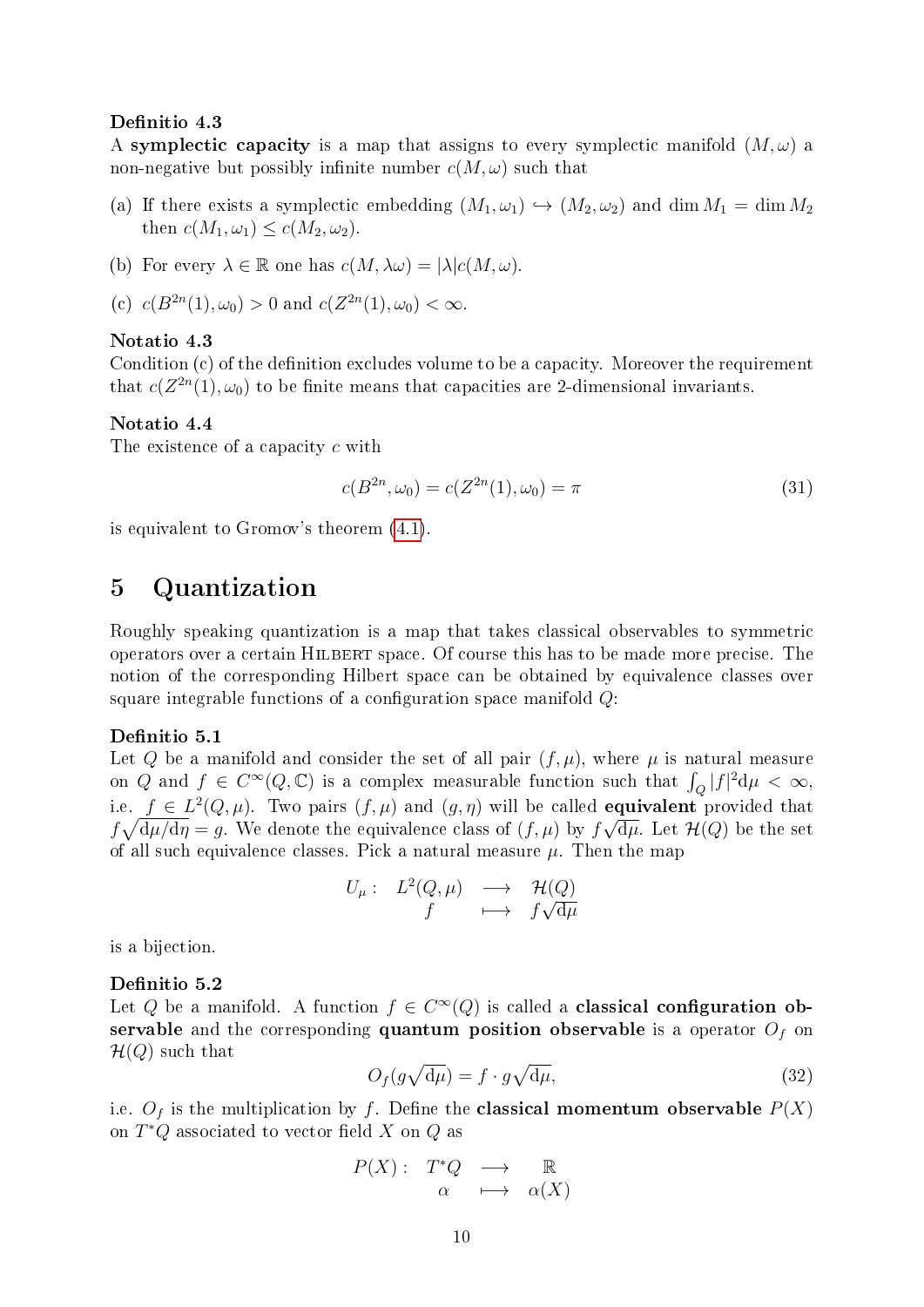We shall call the operator  $\widetilde{X}$  the corresponding **quantum momentum observable**.

## Propositio 5.1

Let Q be a finite-dimensional manifold with HILBERT space  $\mathcal{H}(Q)$ . Let  $X, Y \in \Gamma(Q)$  be vector fields on Q and let  $f, g \in C^{\infty}(Q)$ . Then we have

- $(i) \ [\widetilde{X}, \widetilde{Y}] = -i\widetilde{[X, Y]}.$ (*ii*)  $[O_f, O_g] = 0$ .
- (iii)  $[O_f, \tilde{X}] = iO_{X(f)}$ .

## <span id="page-10-0"></span>Definitio 5.3

A full quantization of a manifold Q is a map, denoted by a hat  $\hat{ }$ , taking classical observables f to self-adjoint operators  $\widehat{f}$  on Hilbert space  $\mathcal{H}(Q)$  such that:

(i) 
$$
(\widehat{f} + \widehat{g}) = \widehat{f} + \widehat{g}
$$
.

- (ii)  $\widehat{\lambda f} = \lambda \widehat{f}$  for all  $\lambda \in \mathbb{R}$ .
- (iii)  $\widehat{\{f, g\}} = -i[\widehat{f}, \widehat{g}].$
- (iv)  $\hat{1} = Id$ , where 1 is the function that is constantly 1 on Q and Id is the identity on  $\mathcal{H}(Q)$ .
- (v)  $\hat{q}^i$  and  $\hat{p}_j$  act irreducibly on  $\mathcal{H}(Q)$ .

#### Notatio 5.1

By a theorem from Stone-von Neumann the condition (v) really means that we can take  $\mathcal{H} = L^2(\mathbb{R}^n)$ , where *n* is the dimension of *Q*, and that  $\hat{q}^i$  and  $\hat{p}_j$  are given by  $\hat{q}^i = O_{q^i}$ <br>and  $\hat{p}_j = \hat{p}^i$ , that is the SCHPÖDINCER representation and  $\widehat{p}_j = -i \frac{\partial}{\partial q}$  $\frac{\partial}{\partial q^j}$ ; that is, the SCHRÖDINGER representation.

In order to allow spin one has to relax the last condition to:

 $(v<sup>3</sup>)$  The position and momentum operators are represented by a direct sum of finitely many copies of the Schrödinger representation. More precisely, we are asking that  $\mathcal{H}(Q)$  can be realized as the space of  $L^2$  functions from  $\mathbb{R}^n$  to a d-dimensional Hilbert space  $\mathfrak{H}_d$  with  $d < \infty$ , so that

$$
\widehat{q}^i \phi(x) = q^i \phi(x) \quad \text{and} \quad \widehat{p}_j \phi(x) = -i \frac{\partial \phi}{\partial x^j}(x) \tag{33}
$$

Does such a full quantization exists? The answer is no! To see this we follow A. Joseph from 1970:

#### Theorema 5.2

Let U be the Lie algebra of real-valued polynomials of  $\mathbb{R}^{2n}$ , where the bracket is given by the Poisson bracket. Let  $H = L^2(\mathbb{R}^n, \mathfrak{H}_d)$ . Then there is **no** map  $f \mapsto f$  from U to the self-adjoint operators on H that has the following properties:

(i) For each finite subset  $S \subset U$  there is dense subspace  $D_S \subset H$  such that for all  $f \in S$ :  $D_S \subset D_{\hat{f}}$  and  $\hat{f}D_S \subset D_S$ .